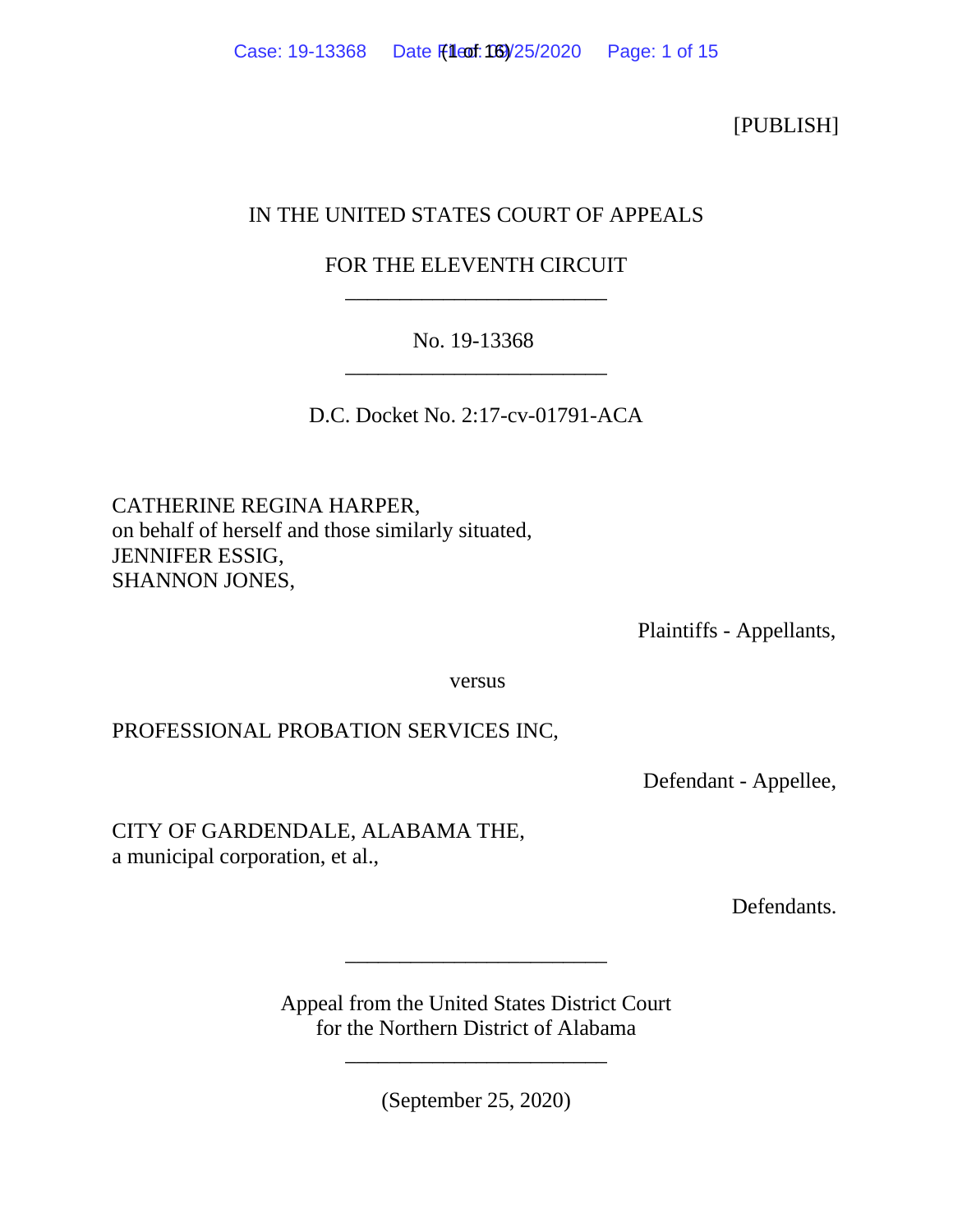Before NEWSOM and BRANCH, Circuit Judges, and BAKER,[\\*](#page-13-0) District Judge. NEWSOM, Circuit Judge:

Pursuant to a contract with a municipal court, a private probation company earned a fee for every month that a misdemeanor offender remained under its supervision. We must decide whether the company violated the Fourteenth Amendment's Due Process Clause when, according to allegations that we accept as true for purposes of our review, it unilaterally extended the duration of probationers' sentences, increased the fines that they owed, and imposed additional conditions of probation. We hold that it did.

### **I**

The municipal court in Gardendale, Alabama presides over misdemeanor and traffic offenses.<sup>[1](#page-13-0)</sup> When a defendant can't pay a court-imposed fine on the spot, she is placed on probation until she can come up with the money. For nearly two decades, Gardendale outsourced the management of its probation program to a private, for-profit company called Professional Probation Services. PPS supervised probationers until they paid their fines, fees, and costs in full. PPS was compensated for its services—in the words of its contract, "not by the City, but by

<sup>\*</sup> Honorable R. Stan Baker, United States District Judge for the Southern District of Georgia, sitting by designation.

<sup>&</sup>lt;sup>1</sup> Because this case comes to us on appeal of a district court's dismissal for failure to state a claim, we accept as true all non-conclusory allegations in the plaintiffs' complaint. *See Neitzke v. Williams*, 490 U.S. 319, 326–27 (1989).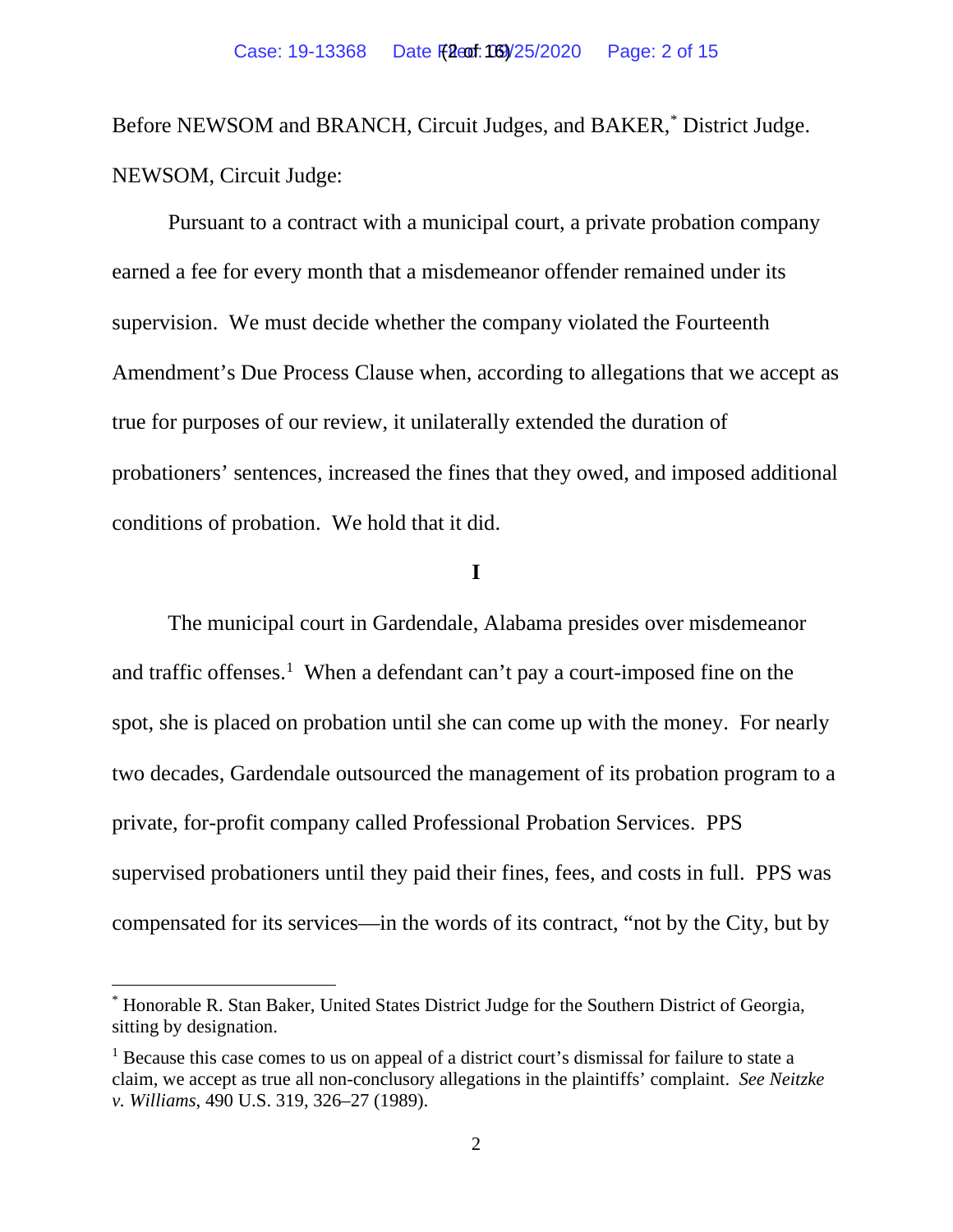[the] sentenced offenders" themselves. In particular, PPS collected \$40 service fees from its supervisees for every month that they remained on probation.

The mechanics of probation in PPS-era Gardendale worked like this: Following a defendant's conviction, a municipal judge sentenced her to probation by signing an "Order of Probation" form, which specified the "length of probation" (*e.g.*, 30 days), the "type of supervision" (*e.g.*, "until fine, court cost and/or restitution paid"), and any "special conditions" (*e.g.*, "to stay off [certain] property"). The judge separately signed a "Sentence of Probation" form, which included blanks for each of the fields pertaining to the duration of probation, the "total fine," and the payment schedule, as well as an unmarked list of more than a dozen possible probation conditions. The judge then gave the pre-signed, blank Sentence of Probation form to PPS to complete.

PPS proceeded to fill in the blanks so as to enhance probationers' sentences in one (or more) of at least three ways. First, PPS extended the duration of probation; as the complaint explains it, "PPS typically assigned individuals to 24 months of probation, even though the Municipal Court's Probation Order regularly specified a shorter period of 12 months." Second, PPS increased the fines that probationers owed; in one plaintiff's case, for instance, the court imposed a \$282 fine, but PPS raised it to \$382. And third, PPS added substantive conditions of probation; the complaint alleges, for example, that "[g]enerally, PPS specified on

3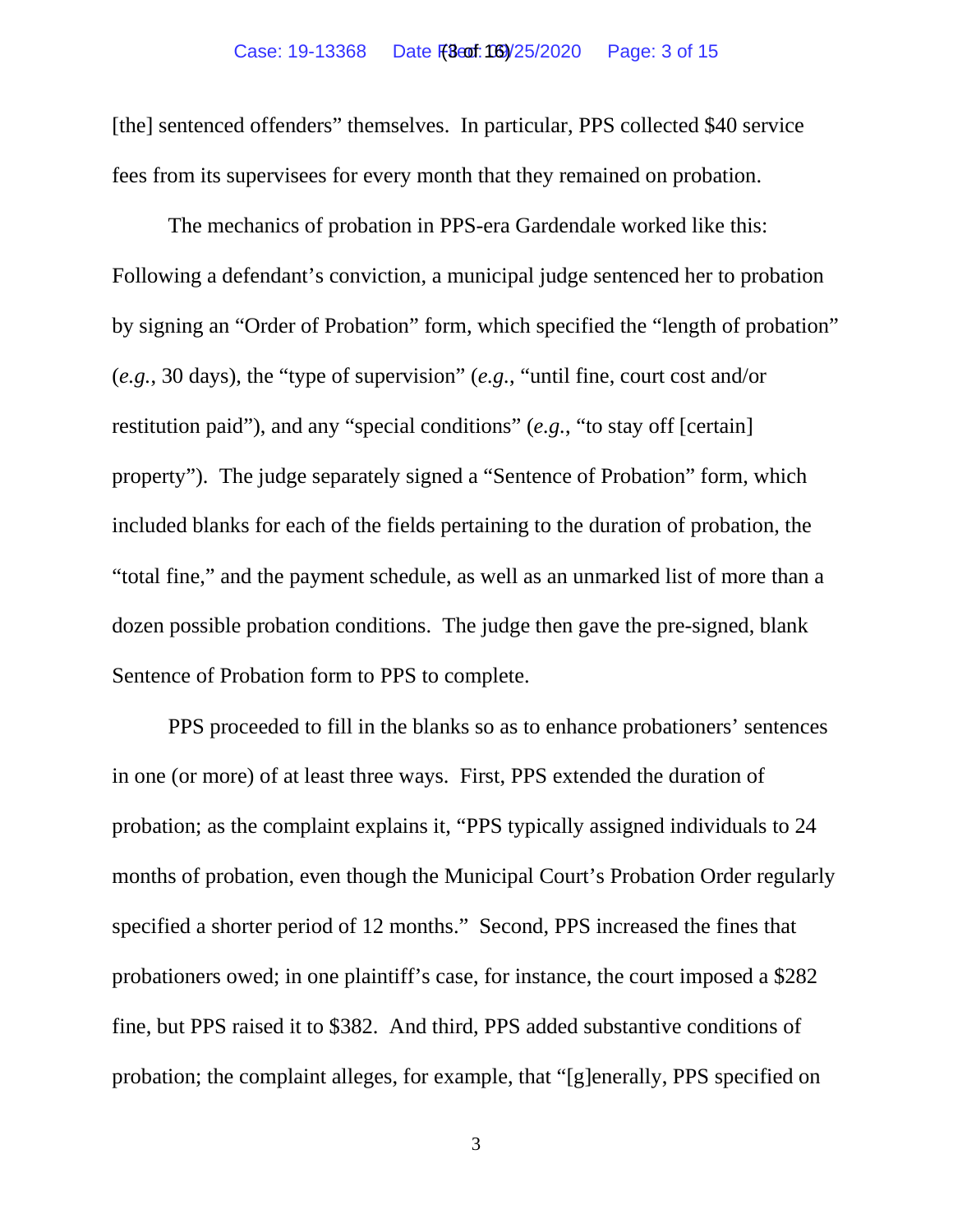the [Sentence of Probation] Form that persons . . . must abstain from the use of alcohol or drugs and submit to random testing," even though the Order of Probation form hadn't required either condition. Significantly, no municipal judge ever independently reviewed or approved the enhancements that PPS unilaterally imposed.

PPS's enhancements were treated as part of a probationer's sentence in two respects. First, unless and until a probationer satisfied all obligations imposed by PPS, she couldn't shed her probationary status. Second, if a probationer didn't abide by PPS's enhancements, she was subject to jail-time.

Probationers were required to make monthly payments toward their outstanding fines, fees, or costs. PPS retained the first \$40 of each probationer's payment to satisfy its supervisory fee and only paid the remainder, if any, to the municipal court.

Plaintiffs Gina Harper, Jennifer Essig, and Shannon Jones all committed misdemeanor offenses and couldn't pay their fines immediately, so the court placed them on probation with PPS. PPS proceeded to enhance each of their sentences—doubling Harper's probationary term from 12 to 24 months, increasing Essig's fine by \$100, and imposing additional conditions on Jones. Harper, Essig, and Jones subsequently sued PPS for damages resulting from their sentence

4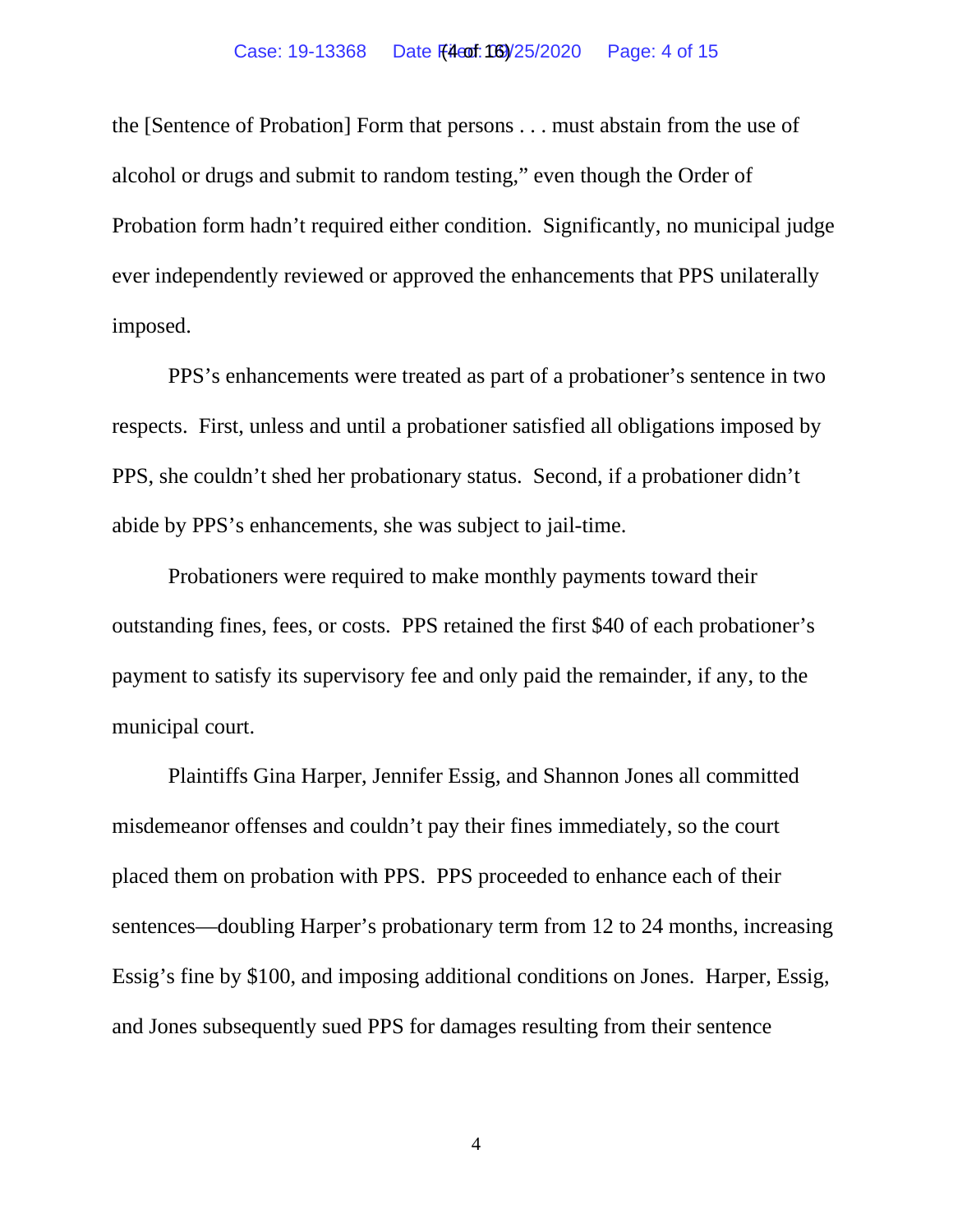enhancements.<sup>[2](#page-13-0)</sup> Most notably, they brought claims under 42 U.S.C. § 1983, alleging that PPS's financial interest in keeping them on probation—so as to continue receiving the \$40 monthly fees—violated the Fourteenth Amendment's Due Process Clause. In particular, they contended that PPS's skewed incentives defied the impartiality that is required of judicial actors and (to a lesser extent) prosecutors.<sup>[3](#page-13-0)</sup> The plaintiffs also brought a state-law abuse-of-process claim.

On PPS's motion, the district court dismissed the plaintiffs' complaint. As an initial matter, the court observed that PPS didn't dispute that it "qualifie[d] as a person acting under color of state law" for purposes of the plaintiffs' due-process claim under § 1983. Even so, the court held that the plaintiffs hadn't shown that "probation officers owe a duty of neutrality" to probationers and, accordingly, that it couldn't "conclude that PPS's financial interest in the administration of probation violated the duty of neutrality." As particularly relevant here, the court rejected the plaintiffs' contention that PPS performed any "adjudicatory" functions of the sort that might give rise to an obligation of impartiality: The plaintiffs, the court held, "ha[d] not alleged any facts showing that PPS or its employees actually performed adjudicatory functions" because "at every step, the Municipal Court

 $2$  Not long after the plaintiffs filed suit, a municipal-court judge ordered probationers to stop reporting to and paying PPS. PPS subsequently terminated its contract with the city, and it no longer operates in Gardendale.

<sup>3</sup> Harper and Jones asserted their § 1983 claim on behalf of a putative class.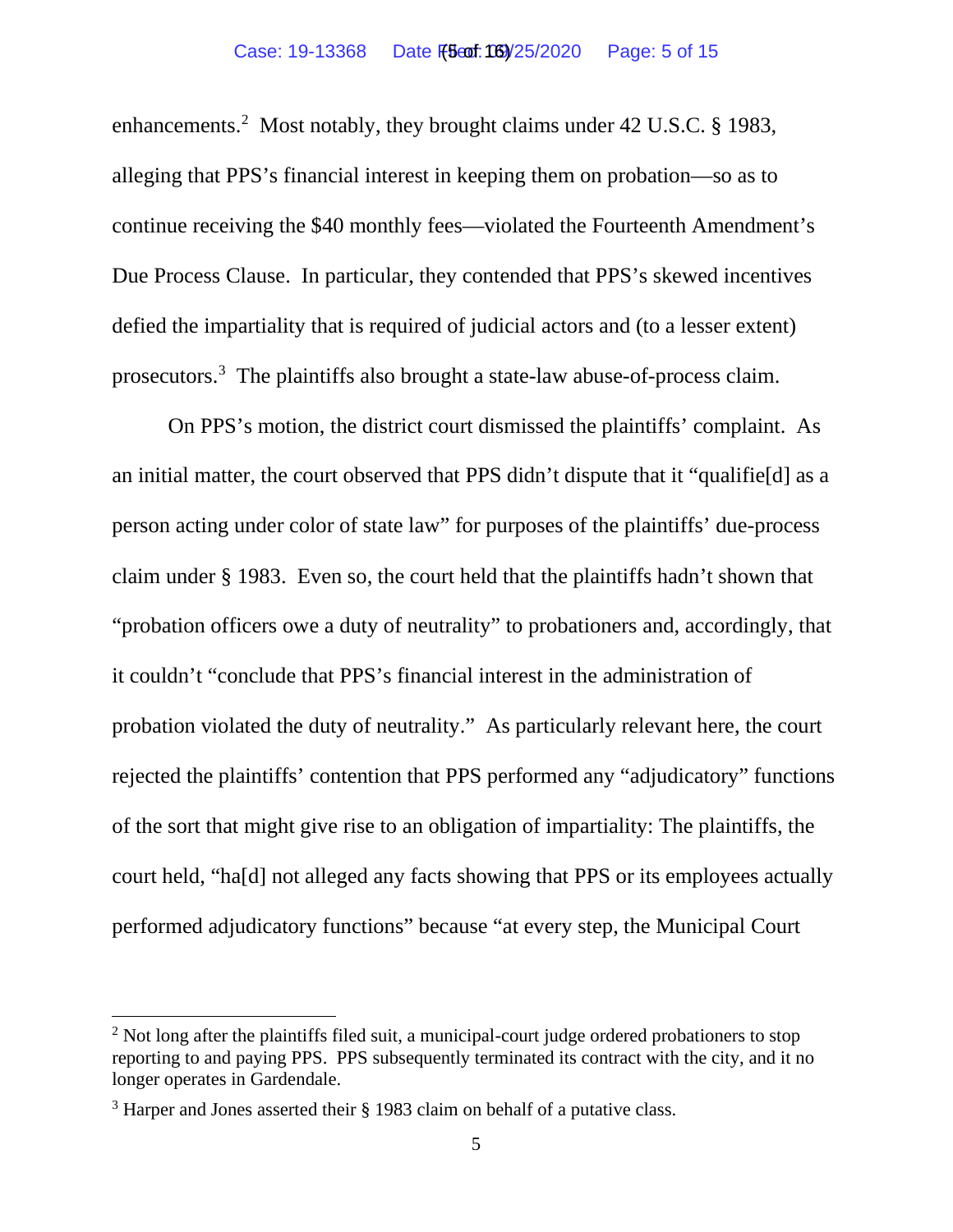signed off on PPS's actions before PPS even took them." "Regardless of the Municipal Court's relinquishment of its responsibilities," the court reasoned, "the fact remains that the [Municipal] Court—not PPS—performed all adjudicatory functions in this case."

Having dismissed the plaintiffs' federal constitutional claim, the district court separately declined to exercise supplemental jurisdiction over their state-law abuse-of-process claim.

This appeal followed.<sup>[4](#page-13-0)</sup>

**II**

Section 1983 provides a cause of action against any person who, "under color of" state law, deprives another of her "rights, privileges, or immunities secured by the Constitution." 42 U.S.C. § 1983. The constitutional right at issue in this case is grounded in the Fourteenth Amendment's Due Process Clause, which provides that "[n]o State shall . . . deprive any person of life, liberty, or property, without due process of law." U.S. Const. amend. XIV, § 1.<sup>[5](#page-13-0)</sup>

<sup>4</sup> We review a district court order granting a motion to dismiss *de novo*. *See Gardner v. Mutz*, 962 F.3d 1329, 1338 n.9 (11th Cir. 2020). A complaint may be dismissed for failure to state a claim when, ignoring any "mere conclusory statements," the remaining allegations do not "plausibly suggest" that the defendant is liable. *Ashcroft v. Iqbal*, 556 U.S. 662, 678, 681 (2009).

<sup>&</sup>lt;sup>5</sup> Before diving into the merits, a bit of housekeeping: Was PPS—a private, for-profit probation company—acting "under color of" state law within the meaning of § 1983 and a "[s]tate" actor for Fourteenth Amendment purposes? As already noted, in the district court PPS didn't contest that it was a state actor for either purpose. To the extent PPS now disputes (however obliquely) that it was a state actor, we hold that it was. Where "deprivations of rights under the Fourteenth Amendment are alleged," the under-color-of-law and state-action requirements "converge." *Am.*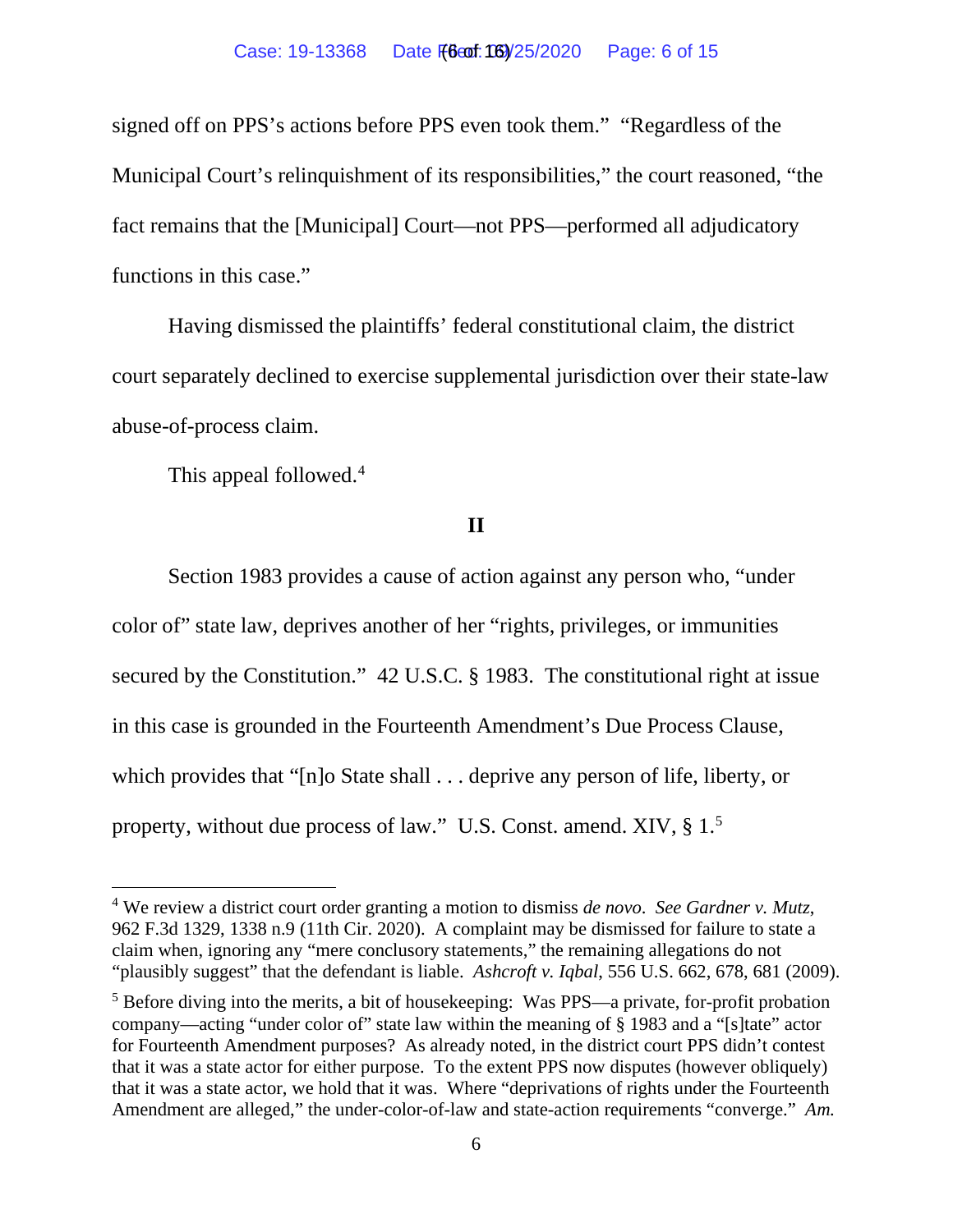As relevant here, the Due Process Clause "entitles a person to an impartial and disinterested tribunal in both civil and criminal cases"—or, stated differently, it imposes a "requirement of neutrality in adjudicative proceedings." *Marshall v. Jerrico, Inc.*, 446 U.S. 238, 242 (1980). This rule of impartiality derives from the common law, which has long recognized the principle that "[n]o man is allowed to be a judge in his own cause; because his interest would certainly bias his judgment, and, not improbably, corrupt his integrity." *The Federalist* No. 10, at 59 (J. Cooke ed. 1961); *see also, e.g*., Edward Coke, 1 *Institutes of the Laws of England* 141 (12th ed. 1738). The Due Process Clause constitutionalizes the judicialimpartiality requirement because, the Supreme Court has explained, it is among "those settled usages and modes of proceeding" that comprise "due process of law." *Tumey v. Ohio*, 273 U.S. 510, 523 (1927). Accordingly, it is by now wellsettled that any judge—or, as we will explain below, anyone discharging a judicial function—must be impartial.

*Mfrs. Mut. Ins. Co. v. Sullivan*, 526 U.S. 40, 50 n.8 (1999); *Burch v. Apalachee Cmty. Mental Health Servs., Inc.*, 840 F.2d 797, 803 (11th Cir. 1988) (same), *aff'd sub nom. Zinermon v. Burch*, 494 U.S. 113 (1990). State action includes "the exercise by a private entity of powers traditionally exclusively reserved to the [s]tate." *Jackson v. Metro. Edison Co.*, 419 U.S. 345, 352 (1974); *see also, e.g*., *Ancata v. Prison Health Servs., Inc.*, 769 F.2d 700, 703 (11th Cir. 1985) ("Where a function which is traditionally the exclusive prerogative of the state . . . is performed by a private entity, state action is present."). More specifically, when the government "delegates adjudicative functions to a private party," the latter qualifies as a state actor. *See Concrete Pipe & Prods. of Cal., Inc. v. Constr. Laborers Pension Tr. for S. Cal.*, 508 U.S. 602, 617 (1993). Because as we explain below, PPS was performing delegated judicial functions, it was a state actor for both § 1983 and Fourteenth Amendment purposes.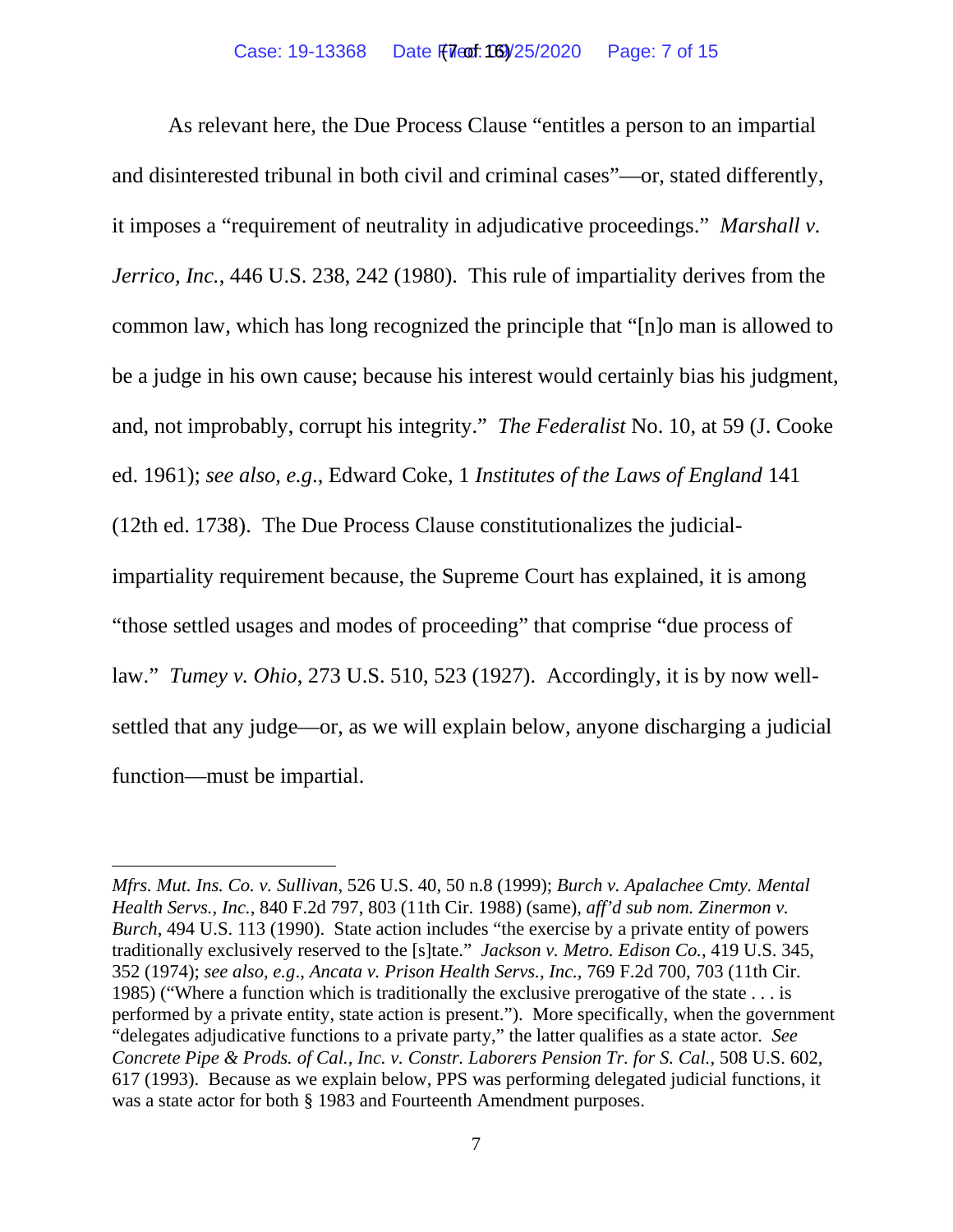#### Case: 19-13368 Date F(8 or 105) 25/2020 Page: 8 of 15

So far, so good—and unremarkable. To decide the case before us, however, we must answer three subsidiary questions: (1) Exactly what does the obligation of judicial impartiality entail? (2) Does that obligation apply to PPS? And (3) if so, did PPS violate it here? We will address those questions in turn.

### **A**

First, what does the judicial-impartiality requirement entail? At a bare minimum, the Supreme Court has held that it forbids a judge from adjudicating a case in which he has a "direct, personal, substantial, pecuniary interest." *Id.*; *see also* Thomas M. Cooley, *A Treatise on the Constitutional Limitations Which Rest Upon the Legislative Power of the States of the American Union* \*411 (2d ed. 1871). It thus follows, of course, that a judge's income can't directly depend on how he decides matters before him. *See Tumey*, 273 U.S. at 523; *Brown v. Vance*, 637 F.2d 272, 282 (5th Cir. 1981). More broadly, though, the Supreme Court has said that the Due Process Clause forbids any financial interest that "offer[s] a possible temptation to the average man as a judge" to forsake his obligation of impartiality. *Ward v. Vill. of Monroeville*, 409 U.S. 57, 60 (1972) (quoting *Tumey*, 273 U.S. at 532). This judicial-impartiality requirement imposes a "stringent rule" that may preclude adjudication even by "judges who have no actual bias." *Marshall*, 446 U.S. at 243 (quoting *In re Murchison*, 349 U.S. 133, 136 (1955)).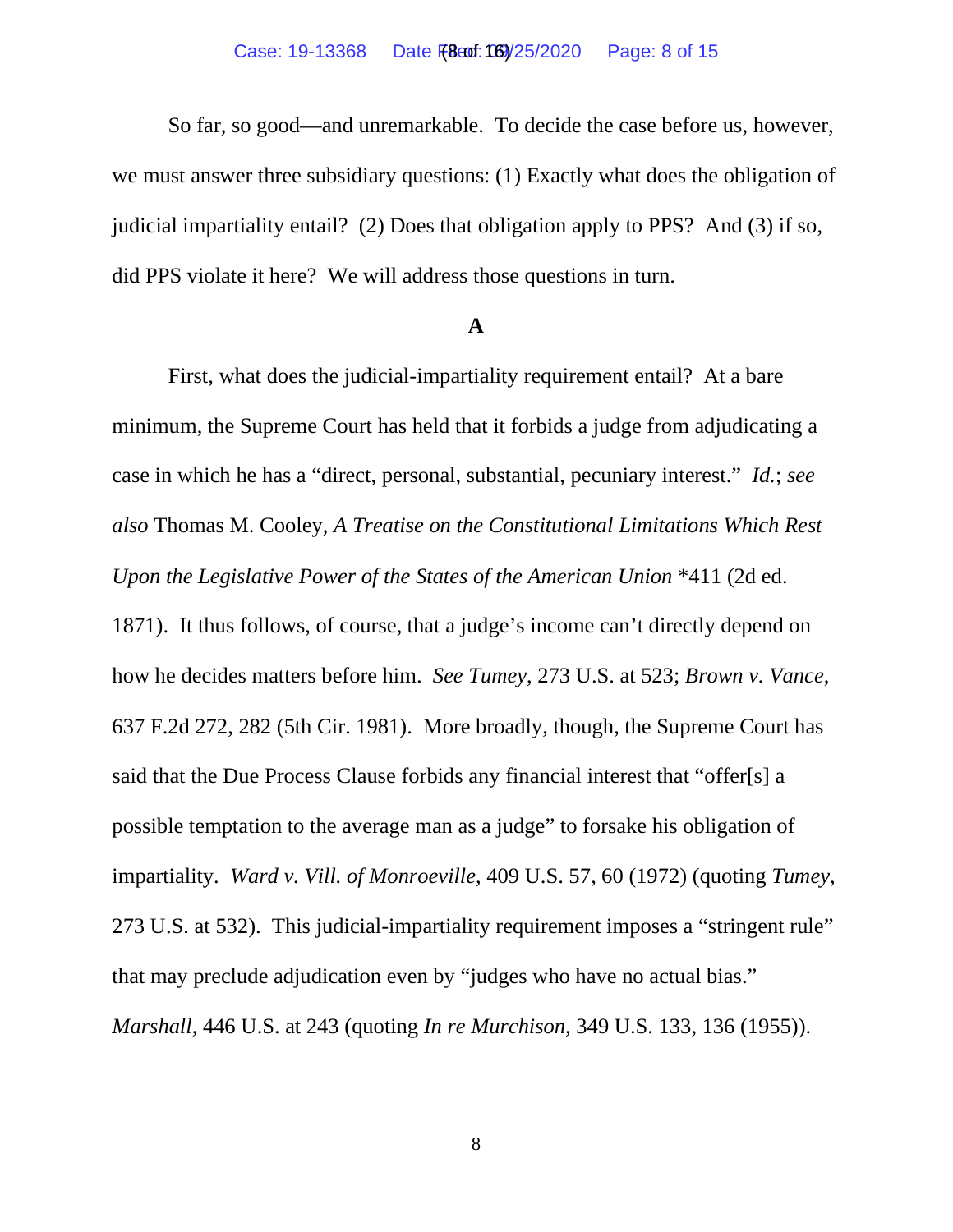The Supreme Court has applied the impartiality requirement to invalidate convictions and sentences even when the decisionmaker's financial interest "was less than what would have been considered personal or direct at common law." *Caperton v. A.T. Massey Coal Co*., 556 U.S. 868, 877 (2009). In *Tumey*, for instance, the Court voided convictions arising from a municipal court in which a mayor (sitting as a judge) imposed fines that both funded his salary—he received a salary bump only if he convicted the defendant—and generated sums that went into the town's general treasury for repairs and improvements. 273 U.S. at 520– 21. That regime violated the Due Process Clause, the Court held, "both because of [the mayor-judge's] direct pecuniary interest in the outcome, and because of his official motive to convict and to graduate the fine to help the financial needs of the village." *Id*. at 535. So too in *Ward*, the Court invalidated convictions imposed by another mayor-judge on the ground that the fines he imposed constituted a substantial portion of the town's income, despite the fact that his own compensation in no way depended on his decisions. *See* 409 U.S. at 58–60. "The fact that the mayor [in *Tumey*] shared directly in the fees and costs," the *Ward* Court explained, "did not define the limits of the principle"—which, instead, turned on the "possible temptation" of the mayor, whose "executive responsibilit[i]es for village finances may make him partisan to maintain the high level of contribution from [his] court." *Id*. at 60.

9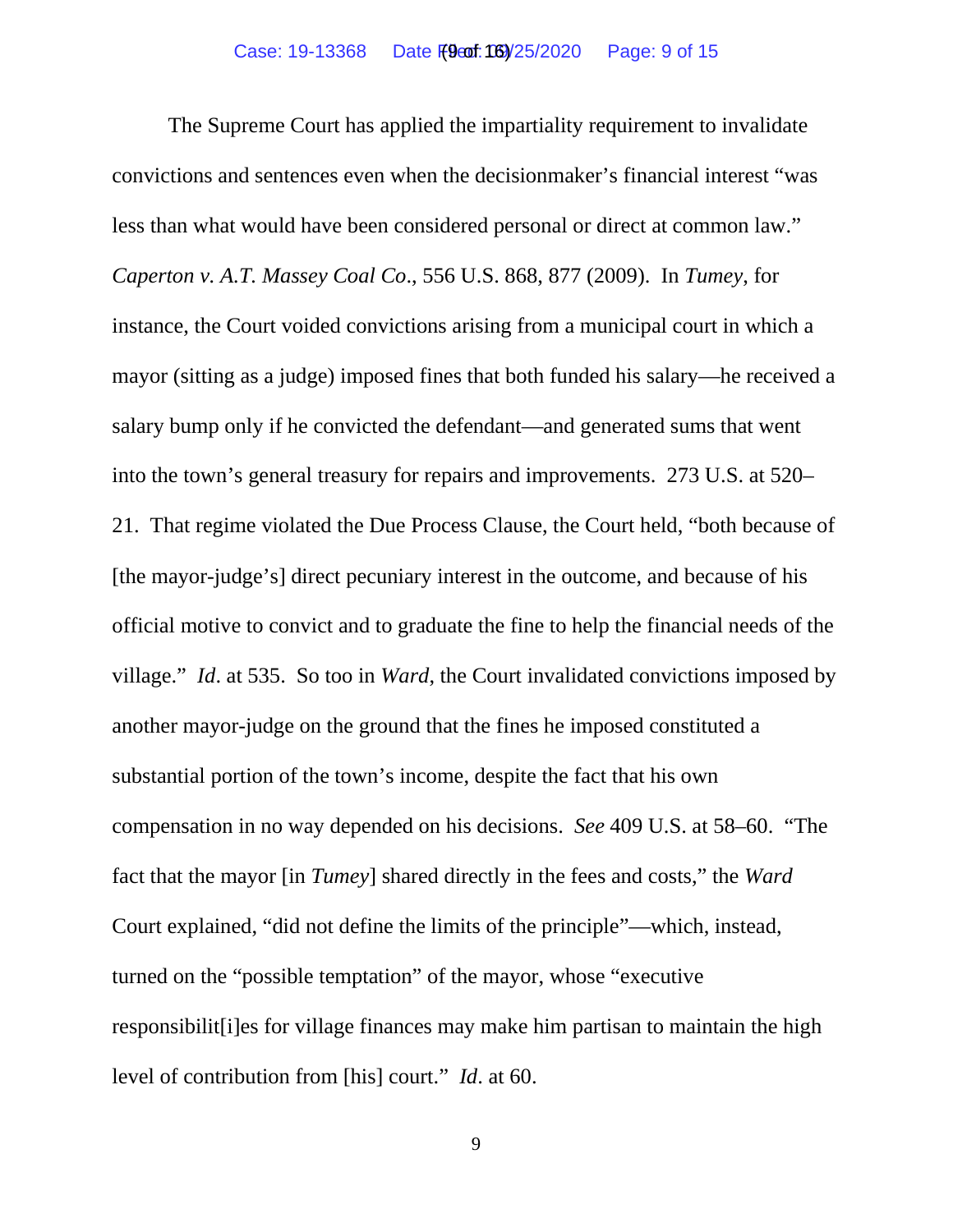So, long story short: The Due Process Clause forbids adjudication by a judge who has a financial interest in the outcome of his decisions, provided that the interest—personal or otherwise—is substantial enough to give him a "possible temptation" to forsake his obligation of impartiality. *Id*.

#### **B**

Having outlined the judicial-impartiality requirement, we must next decide to whom it applies—and, in particular, whether it applies to PPS. PPS, after all, is not a judge. But as the Supreme Court has repeatedly explained, the obligation of impartiality governs not just judges, but anyone acting in a "judicial or *quasi judicial* capacity." *Tumey*, 273 U.S. at 522 (emphasis added); *Marshall*, 446 U.S. at 248. The term "quasi-judicial" refers to the performance of a "judicial" function by someone who isn't technically a judge. *See Quasi-Judicial Act*, Black's Law Dictionary (10th ed. 2009) ("A judicial act performed by an official who is not a judge."). [6](#page-13-0) So if PPS was performing a judicial function, it was acting in a quasijudicial capacity and was bound by the impartiality requirement. The decisive question, then, is whether PPS was performing a judicial function.<sup>[7](#page-13-0)</sup>

<sup>6</sup> *Black's* defines "quasi-judicial" itself as "[o]f, relating to, or involving an executive or administrative official's adjudicative acts." *Quasi-Judicial*, Black's Law Dictionary (10th ed. 2009).

<sup>&</sup>lt;sup>7</sup> The judicial-impartiality requirement has been applied "in a variety of settings"—not just to judges in the traditional sense—"demonstrating the powerful and independent constitutional interest in fair adjudicative procedure." *Marshall*, 446 U.S. at 243.To take just one example, the Supreme Court has held that a state board of optometry couldn't provide a fair and impartial hearing because it comprised private optometrists who had a financial interest in revoking their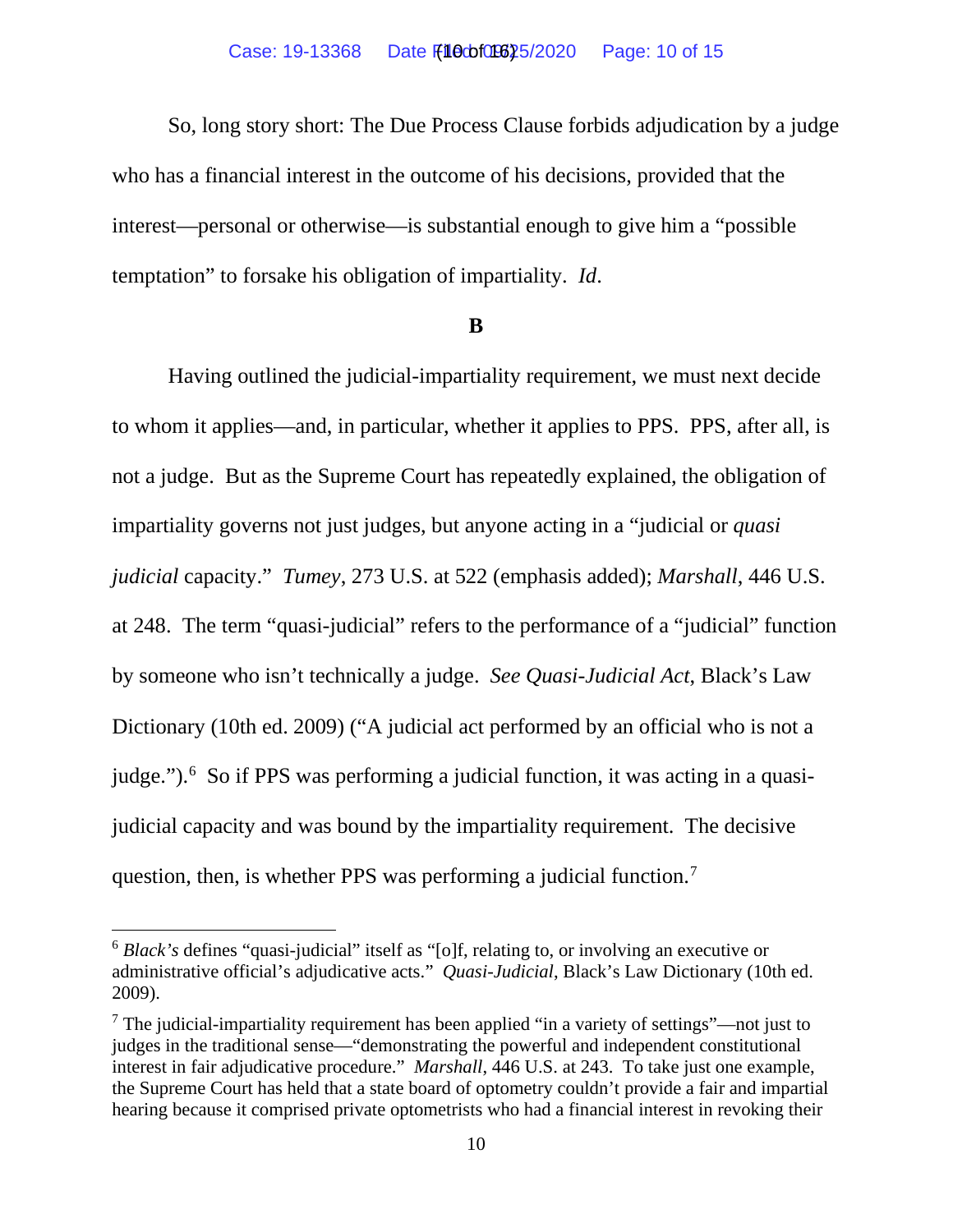We hold that it was. Our analysis begins and ends with the uncontroversial proposition that whatever else the judicial function entails, it includes the power to impose a binding sentence. *See, e.g.*, *Tumey*, 273 U.S. at 533; *United States v. Heath*, 419 F.3d 1312, 1315 (11th Cir. 2005) ("The Supreme Court has made it clear that imposing a sentence on a defendant is a judicial function."). So, for instance, the Supreme Court has held that a non-judge official does *not* perform a judicial function when he assesses a penalty that is subject to plenary factual and legal review in court. *See Marshall*, 446 U.S. at 247, 251. By contrast, the Court has held that a non-judge official *does* perform a judicial function when his decision regarding a litigant's penalty is not subject to such review. *See Tumey*, 273 U.S. at 533. And indeed, we have twice affirmed this proposition specifically in the probation context, holding that probation officers perform a "judicial function" when they determine whether a probationary sentence should include mandatory mental-health treatment. *See Heath*, 419 F.3d at 1314–15; *United States v. Nash*, 438 F.3d 1302, 1305–06 (11th Cir. 2006). Along the same lines, we have held that a probation officer was performing a "judicial function" when he

competitors' licenses. *See Gibson v. Berryhill*, 411 U.S. 564, 578–79 (1973) (explaining that "those with substantial pecuniary interest in legal proceedings should not adjudicate these disputes").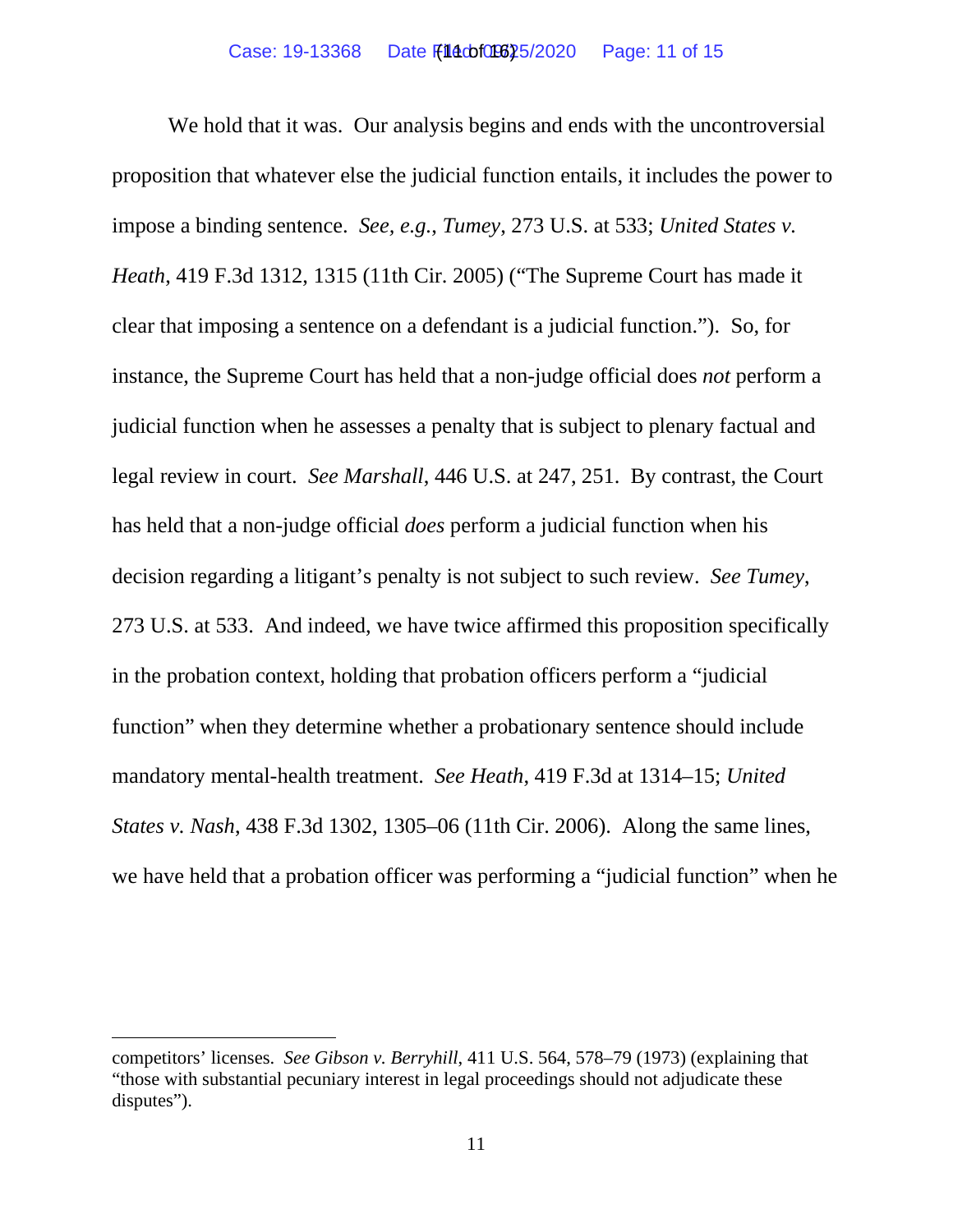established a schedule for restitution payments. *See United States v. Prouty*, 303 F.3d 1249, 1254–55 (11th Cir. 2001).<sup>[8](#page-13-0)</sup>

By these standards, PPS undoubtedly performed a judicial function—and thus acted in a "quasi-judicial capacity"—when it imposed binding sentence enhancements on probationers. As already explained, PPS unilaterally lengthened the duration of probationary terms, increased associated fines, and added substantive conditions. And PPS's enhancements were final—not only were they never subject to plenary review in a separate tribunal, they were consistently treated as binding additions to the probationers' sentences. Essig paid an extra \$100 as a result of PPS's sentence enhancement; Harper *went to jail* for failing to comply with hers.<sup>[9](#page-13-0)</sup>

Despite all this, PPS contends—and the district court held—that it didn't perform a judicial function because it imposed its sentence enhancements on a form that had been pre-signed by a municipal judge. We disagree. We have already held that probation officers performed a judicial function when they set

<sup>8</sup> Although *Heath*, *Nash*, and *Prouty* all addressed the propriety of delegating Article III "judicial power" to non-judicial actors, *see* U.S. Const., art. III, § 1, their assessment of what constitutes a "judicial function" applies here, as well.

<sup>&</sup>lt;sup>9</sup> For what it's worth, Alabama law authorizes "court[s]" to "determine[]" the "period of probation" and to "determine" and "modify" the "conditions of probation." Ala. Code § 12-14- 13(d), (g). We don't mean to suggest, of course, that state law controls the substance of the judicial function for federal constitutional purposes, but Alabama law's assignment of responsibility further supports our conclusion that PPS was performing a judicial function when it determined the plaintiffs' periods of probation and then prescribed and modified the accompanying terms.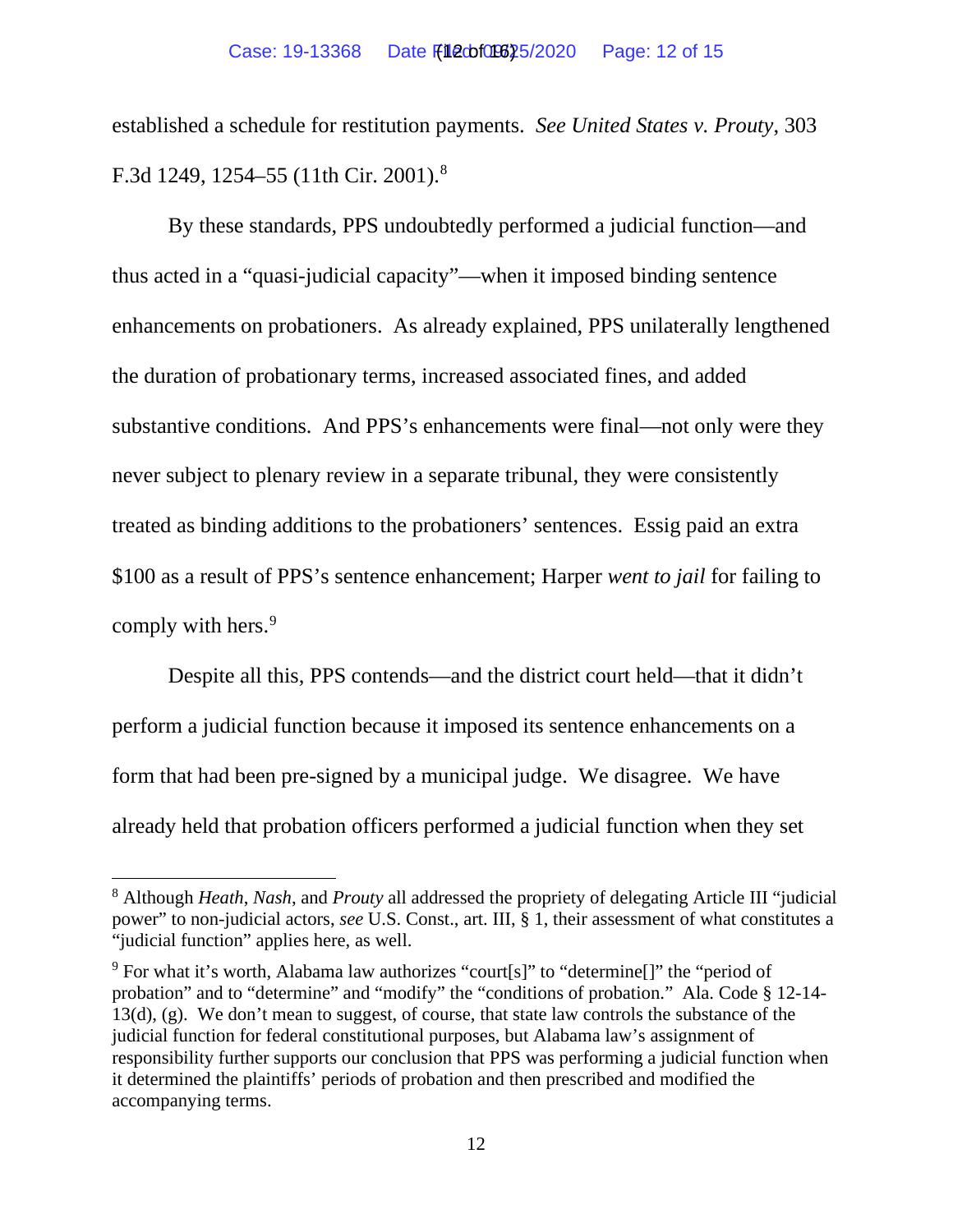terms of probation, even though they too had pre-authorization from a judge. *See Heath*, 419 F.3d at 1314–15; *Nash*, 438 F.3d at 1305–06. Unlike after-the-fact plenary review, pre-authorization doesn't render a probation officer's sentence enhancement either non-final or non-binding. Taken to its logical conclusion, PPS's theory implies that when a court delegates (abdicates?) its judicial function to an entity with a personal financial stake in how that function is performed, *neither* actor violates the Due Process Clause—the court skates because it's not partial, and the delegate gets off because it's not judicial. That can't be the law.

## **C**

Because PPS was performing a judicial function, it was bound by the "strict" impartiality requirement applicable to judges. We have little trouble concluding that PPS's conduct violated that requirement. PPS, recall, received its \$40 monthly fee *only* as long as a probationer remained on probation. Recall, as well, that PPS unilaterally decided how many months a probationer spent on probation and whether the probationer would be subject to additional obligations that made it more difficult for her to complete her term. PPS thus had a direct pecuniary interest in maximizing the length of probation: Its income, in the form of the monthly fees, depended directly on how long each probationer remained on the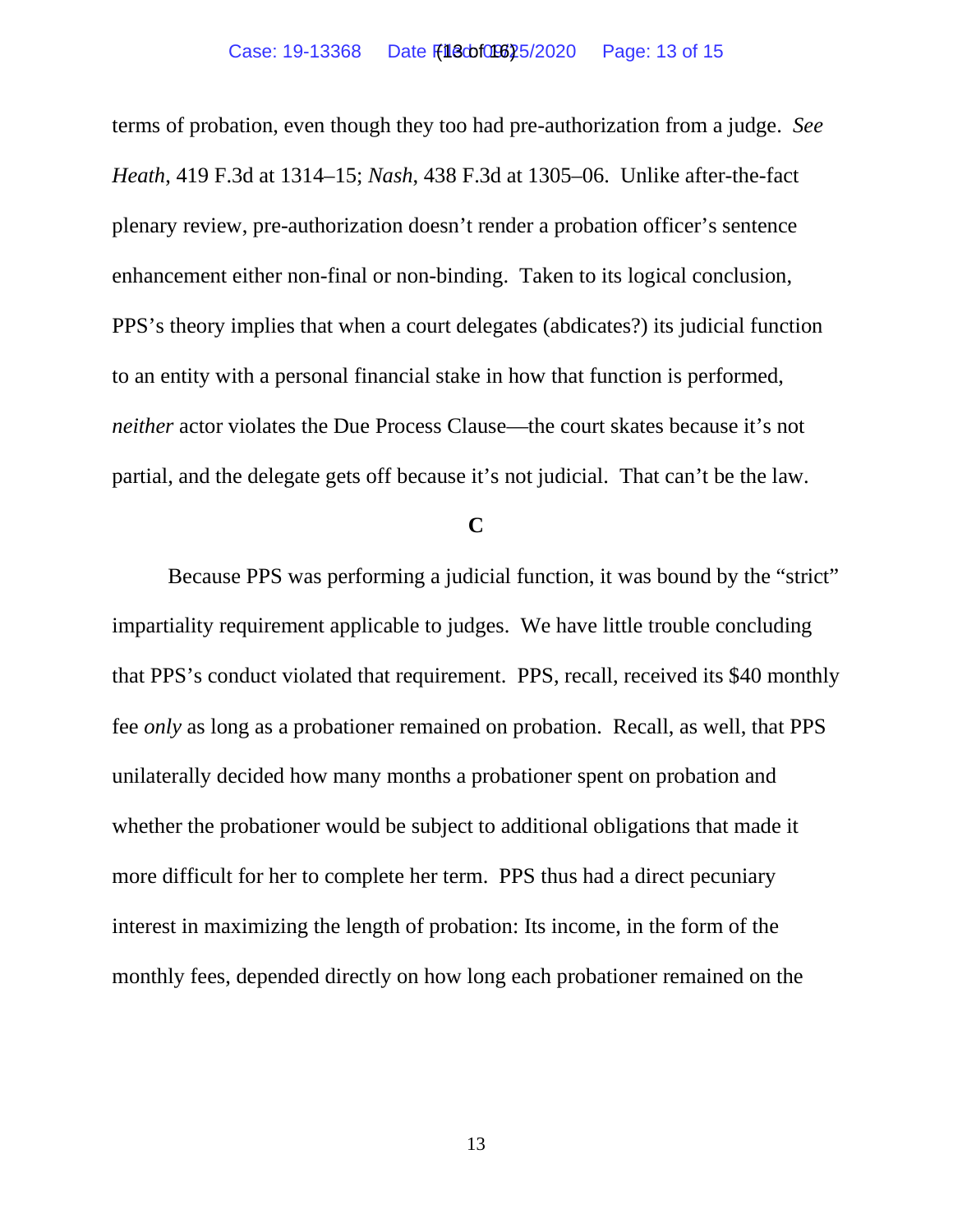hook. In the eyes of the law, it couldn't determine probation sentencing matters impartially. [10](#page-13-0)

## **III**

To recap, we hold that PPS was acting in a quasi-judicial capacity because it performed a judicial function when it imposed binding sentence enhancements. We further hold that PPS was not impartial because its revenue depended directly and materially on whether and how it made sentencing decisions. Accordingly, we hold that the plaintiffs have adequately stated a claim under the Due Process Clause. We reverse the district court's dismissal of the plaintiffs' due-process claim and remand for further proceedings.

Having rejected the lone basis on which the district court dismissed the state-law claim—that because the plaintiffs' federal claim failed as a matter of law,

<span id="page-13-0"></span> $10$  There is one loose end, which the parties haven't raised on appeal but which is necessary to resolving the plaintiffs' due-process claim: When suing a corporate entity under § 1983, a plaintiff must show that the entity itself committed or caused the constitutional violation. *See Howell v. Evans*, 922 F.2d 712, 724 (11th Cir. 1991); *Ort v. Pinchback*, 786 F.2d 1105, 1107 (11th Cir. 1986). Because § 1983 doesn't hold employers vicariously liable for the acts of their employees, the plaintiffs here must demonstrate that the unconstitutional actions of PPS's employees were taken pursuant to a "policy or custom . . . made . . . by those whose edicts or acts may fairly be said to represent official policy." *Monell v. Dep't of Soc. Servs.*, 436 U.S. 658, 694 (1978). A "policy or custom" may be established, among other things, by a "pattern of similar constitutional violations." *Connick v. Thompson*, 563 U.S. 51, 62 (2011).

At the motion-to-dismiss stage, the plaintiffs have alleged a sufficient basis to conclude that PPS's "policy or custom" caused their injuries. PPS, they say, "typically" (and "often") extended probation sentences from 12 to 24 months and "[g]enerally" added substantive terms of probation. They further contend that PPS's conduct was part of "one central scheme" that it operated "in materially the same manner every day, with every person assigned to PPS." And, of course, they assert that PPS subjected each of them to similar constitutional violations on different occasions.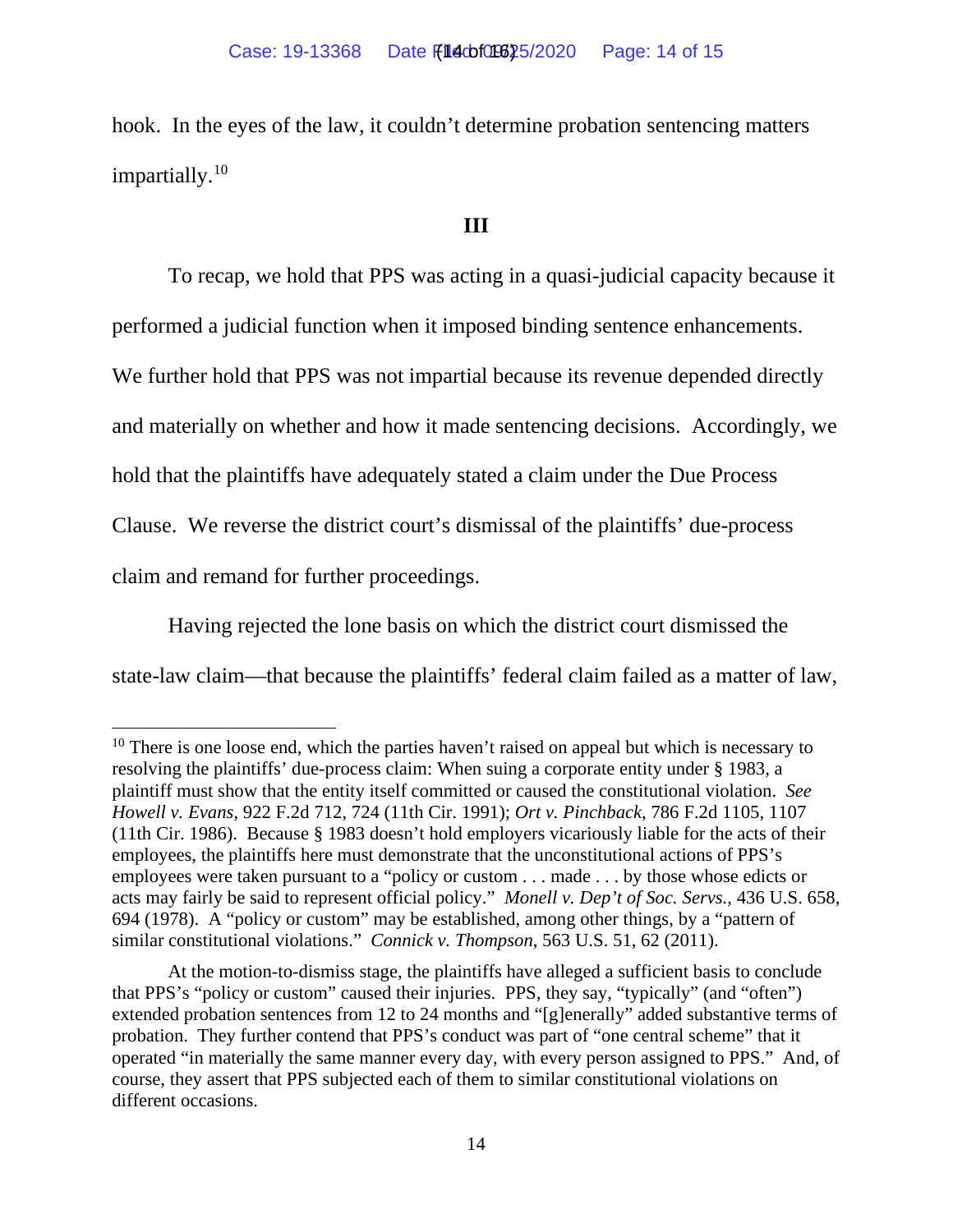the court had discretion to decline to consider their state-law claim—we likewise reverse the dismissal of that claim and remand for further proceedings.

# **REVERSED** and **REMANDED**.